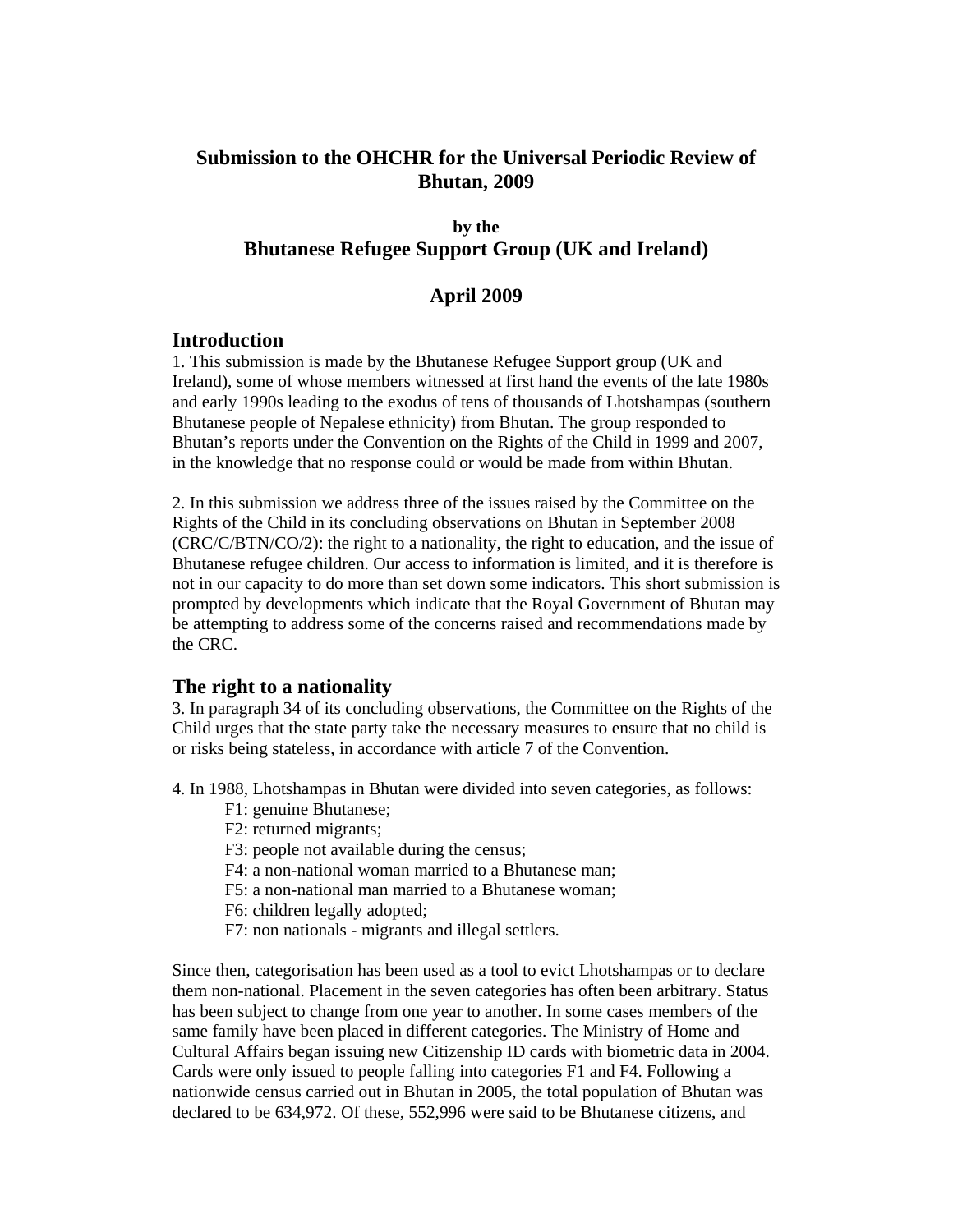81,976 non-national residents. (These figures exclude migrant workers.) It is likely that most or all of those classified as "non-national residents" are Lhotshampas whose citizenship status was eroded by various measures taken since the end of the 1980s, their children and children's children.

5. It has emerged recently that the status of people categorised as F5 is being reviewed by the Department of Immigration and Census on a case by case basis. If people in F5 meet "all the criteria", they will enjoy the same rights as those in F4. It is not clear what is meant by "meeting all the criteria". Nor is it clear whether these people will be given full citizenship.

6. Thousands of people placed in F7 were forced to leave Bhutan. Those who have managed to remain in the country have consistently been denied access to services including education and health, the right to work, to own property, to marry, to travel freely.

7. There are some slight signs of hope for people in F7. Some have been able to appeal to the King. On a case by case basis and on his order, some have been granted temporary travel permits, renewable every six months, allowing them to travel freely through checkpoints in the country. The citizenship status of these people is said to be "under review".

#### **The right to education**

8. On the issue of the right to education of children of Nepalese ethnic origin, the Committee on the Rights of the Child noted as positive the re-opening of schools in southern Bhutan and the abolition of the "no objection certificate" announced by the State party. It recommended that the State party, in light of its obligations under articles 28, 2 and 30 of the Convention on the Rights of the Child, provide education for all children within its jurisdiction, including for children of Nepalese ethnic origin, non-Bhutanese and stateless children.

9. It is reportedly now easier for Lhotshampa children to get enrolment in schools. However, parents are required to produce their marriage certificate, biometric ID card numbers, and the child's birth certificate. This clearly excludes children whose parents are not recognised as Bhutanese citizens, and children whose birth has not been registered (a problem highlighted by Lhotshampas, and by the Committee on the Rights of the Child in paragraph 31 and 32 of its concluding remarks).

10. The Royal Government announced in January 2009 that about nine schools in southern Bhutan, closed for more than a decade for security-related issues, are to reopen this year. Since the early 1990s, Lhotshampa children have been systematically excluded from schools in southern Bhutan which served northern Bhutanese settled in the south (many on land owned and previously occupied by Lhotshampas in exile), and children of members of the security forces.

11. The "no objection certificate" (NOC), or security clearance certificate (SCC) is still in operation and must be sought each time a person applies for training, a job, or promotion. The Bhutan Broadcasting Service reported on April 10, 2009, that from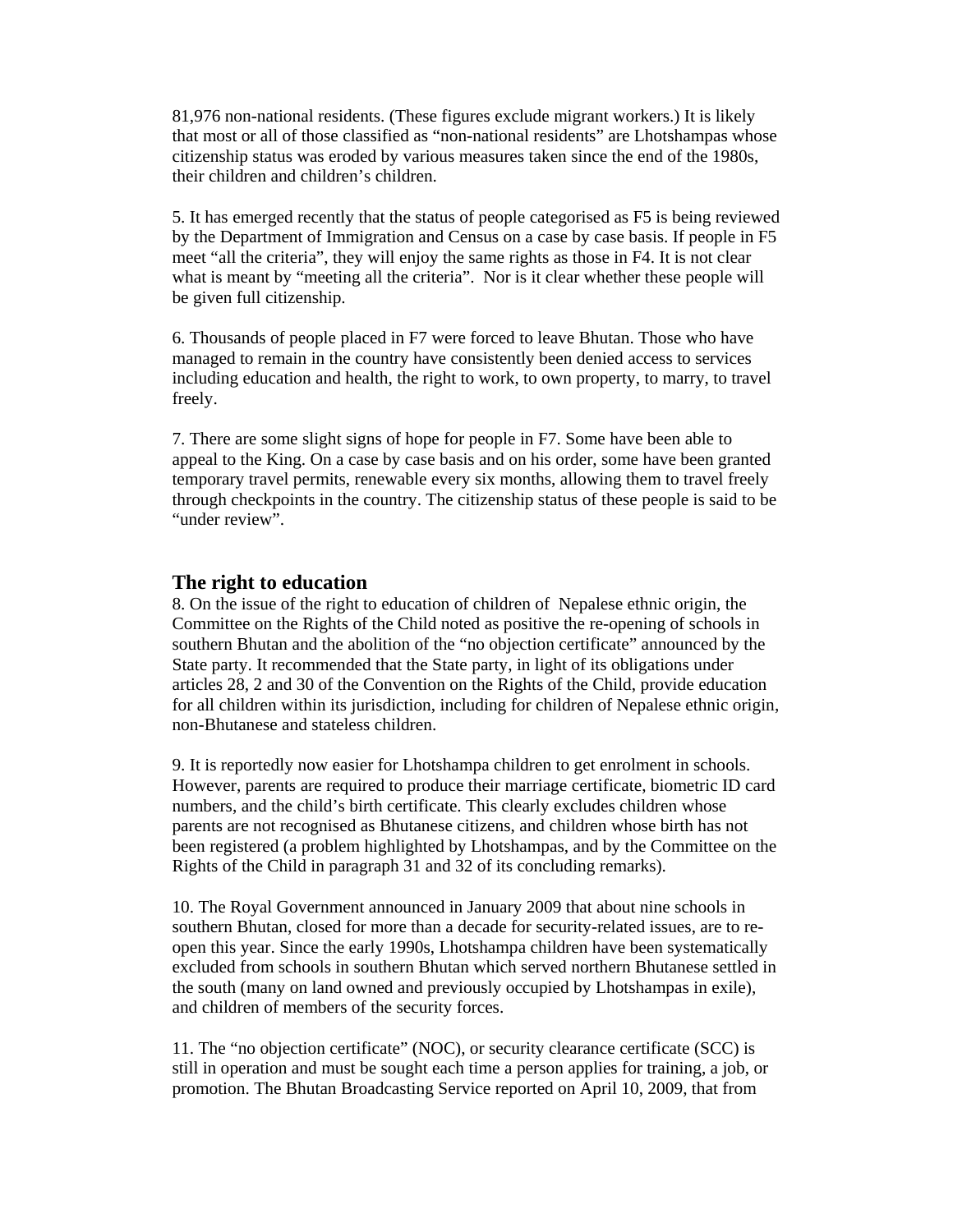June or July this year, people will not have to get different security certificates for different purposes.

12. The origin of the SCC can be traced to a Home Ministerial circular dated August 17, 1990, instituting the policy of guilt by association. The circular stated: *"Any Bhutanese national leaving the country to assist and help the anti-nationals shall no longer be considered as Bhutanese citizens. It may also be made very clear that such person's family members living under the same household will be held fully responsible and forfeit their citizenship."* The practice of discrimination on the basis of relationship to or association with people termed anti-nationals (known in Dzongkha as *ngolops* ), including people associated with anyone living in the refugee camps in Nepal or said to have been involved in widespread demonstrations which took place in 1990, continues to this day. Young people (not only Lhotshampas but people from eastern Bhutan whose family members were involved in pro-democracy demonstrations in 1997) have been denied access to primary, secondary and third level education through the withholding of SCCs.

13. That the SCC can still be withheld on the basis of "guilt by association" is evidenced in an opinion poll currently (April 2009) running in the Bhutan Times (www.bhutantimes.com) . The opinion poll is entitled *How to resolve the NOC/SC issue.* Respondents are asked to choose between the following options:

- 1. The NOC requirement should be revoked immediately and unconditionally as it is unconstitutional and goes against the rights of the people of this country.
- 2. The NOC requirement should apply only to those directly involved in subversive activities and their aiders and abettors. NOC should be required for government jobs and executive positions in business associations and NGOs.
- 3. The NOC requirement was created because of the treachery of some segments of our society. The NOC requirement should not change until all the refugee camps in Nepal are closed.
- 4. No idea.

A contributor adds this comment: *Definitely NOC should not be done away with… But they shouldn't ask for an NOC for every damn thing you do under the sun. And they shouldn't hassle the whole country because they are worried about a few people.* 

14. It was reported in Bhutan's national newspaper Kuensel on December 25, 2008, that among the issues tabled for discussion at the second session of the new parliament were *security clearance for those involved in the 1990 anti-national demonstrations, census regulation of F5 cases, dropout cases from the 1992 national census of those part of whose family migrated and due to other reasons*. The outcome of the discussion of these issues was not made public, as far as we know.

### **Refugee children**

15. The committee of the Rights of the Child recommended the State party to enhance efforts in negotiations in order to find a peaceful and prompt solution for either the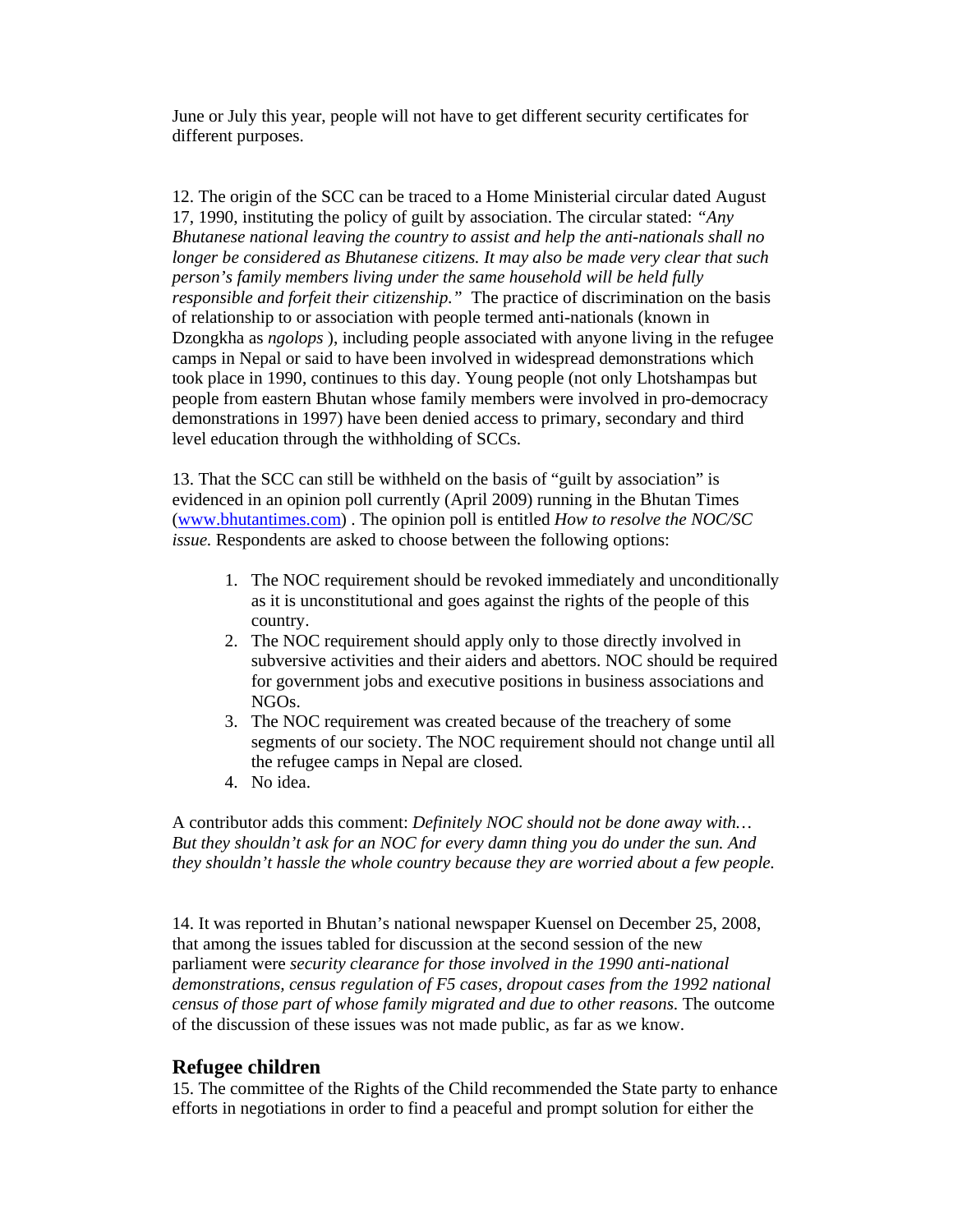return or resettlement of people living in refugee camps, and to ensure the transparency of the procedure for the determination of the nationality of refugees. The procedure should be based on the right to a nationality and the right to leave and return to one's country, with due consideration of the best interests of the child.

16. Over 100,000 Bhutanese refugees have been living in refugee camps in South East Nepal since they were expelled from Bhutan in the early 1990s, representing nearly one-sixth of the population of Bhutan. Resettlement of refugees to third countries began in November 2007, and in January 2009 UNHCR reported that more than 8,000 refugees had been resettled, the vast majority in the United States. A further 16,000- 18,000 are expected to resettle in 2009. Since the first expulsion of Lhotshampas in 1991, however, not a single Bhutanese refugee has been able to return to Bhutan. The Bhutanese government has not only succeeded in the mass expulsion and denationalization of a large proportion of its Lhotshampa population, but also in systematically denying the rights of the refugees to return to their own country.

## **Bhutan's commitment to its obligations under the Convention on the Rights of the Child**

17. In article 9.24 of the Constitution of the Kingdom of Bhutan, which came into force in 2008, the state undertakes to *foster respect for international law and treaty obligations.* Article 10.25 states that International Conventions, Covenants, Treaties, Protocols and Agreements entered into by Bhutan shall continue in force subject to section 10 of Article 1. Article 1.10 states that *the provisions of any law, whether made before or after the coming into force of this constitution, which are inconsistent with this constitution, shall be null and void.* The Constitution of Bhutan takes precedence over Bhutan's commitments under the CRC and other human rights instruments.

18. Under Bhutan's existing citizenship laws, there is not adequate provision for a child to acquire a nationality at birth in accordance with article 7 of the CRC. For those people who through the F1-F7 categorisation process have been marginalised and rendered *de facto* stateless in their own country, the provisions of the 1985 Citizenship Act make it difficult to regularise their status. It would be impossible for Bhutanese refugees seeking repatriation to their own country to fulfil the conditions set out in the 1985 Citizenship Act. The option of repatriation for those refugees who wish to and have the right to return to their country depends on a proper resolution of the nationality status of those people in Bhutan who are currently denied citizenship.

19. Bhutan's undertaking to "foster respect" for treaty obligations falls short of a commitment to fully uphold them.